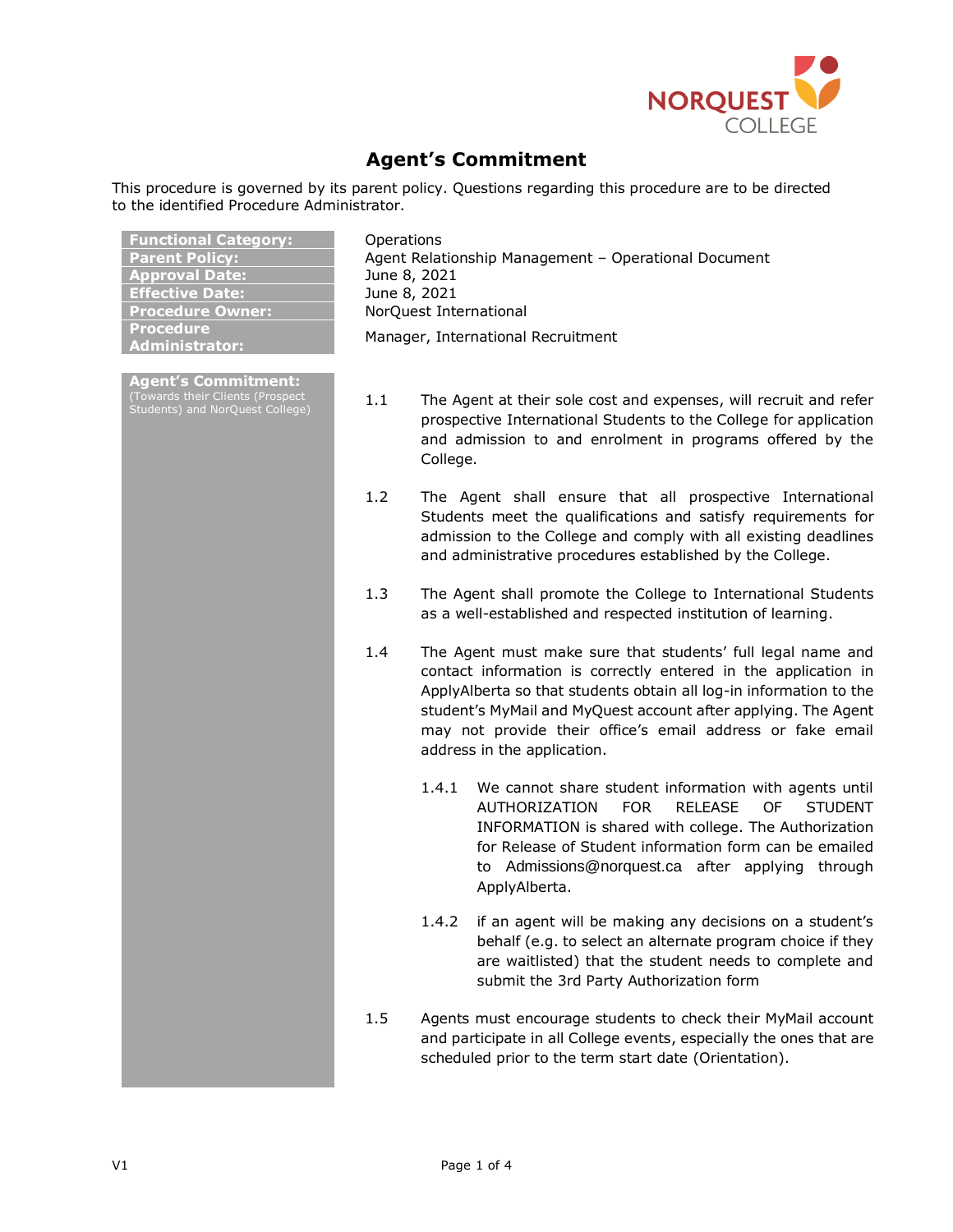- 1.6 Agents must inform the students, if they have previously applied to NorQuest College, that they should always use the same Alberta Student Number and login information for their MADI/ApplyAlberta account. (If they create a new Alberta Student Number, this will result in a duplicate ID number in our system, and will slow down processing for the student considerably).To look up the existing ASN, please visit the **<https://learnerregistry.ae.alberta.ca/Home/StartLookup>**
- 1.7 The Agent shall encourage students to enrol in their courses as EARLY as possible when registration opens. They should also, share course registration information in time with student, if they are assisting student with this.
- 1.8 Agent should inform the student the tuition & fees are subject to change each academic year and vary between courses and programs. Tuition and fees provided on the offer letter are best estimates as known at the time of issuing the letter.
- 1.9 Agents must check whether the program includes a practicum or work component, and encourage a student to apply for a co-op work permit together with a study permit, if applicable in their situation.
- 1.10 All information regarding the College provided by the Agent to International Students must be current, accurate and complete. Also, Agents are liable for any information provided by their subagents.
- 1.11 The Agent shall neither promise nor give any assurances to prospective International Students concerning acceptance of any application or admission into any program offered by the College, as this can be confirmed only by the Office of the Register.
- 1.12 The Agent shall inform all International Students of the refund policy and enrolment deadlines (add/drop dates) established by the College in respect of which the College shall provide up-todate information to the Agent as requested.
- 1.13 The Agent shall not be responsible for the International Student's academic performance or personal behaviour while the International Student is attending the College.
- 1.14 The Agent shall clearly inform all International Students that the College has no obligation whatsoever to accept any application from or admit any individual whether qualified as an International Student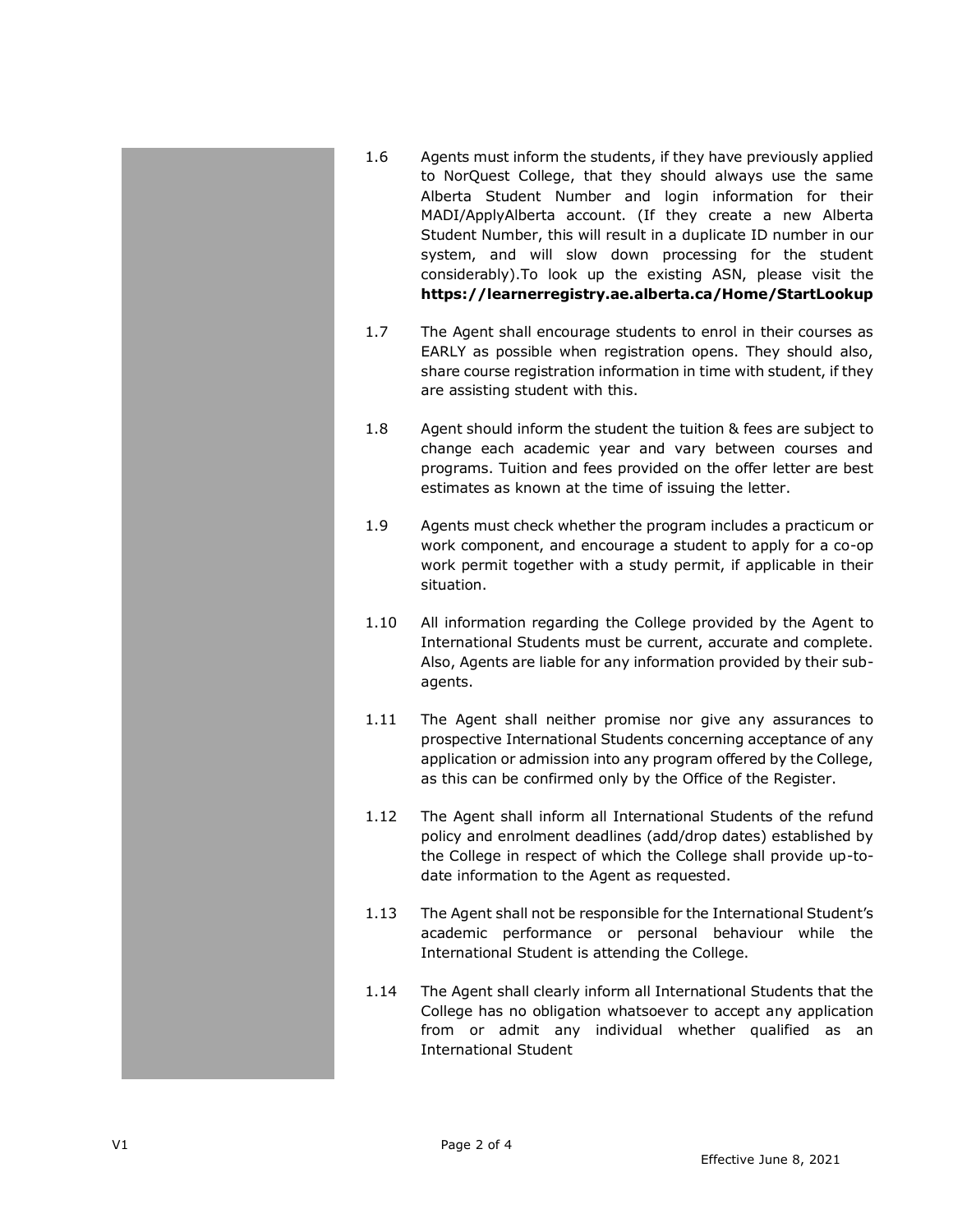

- 1.15 Agents are expected to do mandatory agent training within two months of signing agent agreement. Also, Agents are responsible to do yearly follow up training and an annual performance review meeting.
- 1.16 The College shall inform and **provide the Agent with current program and course information, brochures, promotional materials, tuition and fees policy and share application process relevant to the recruitment of International Students.** We will support our partners by providing **Agent training session and do promotion activities**, so they can recruit well informed students.
	- 1.16.1 **Use of NorQuest College Logo** Agents shall request for permission from NorQuest International when using the College's logo for promotional purposes such as printing it on flyer for fairs, promotional banners, etc.
- 1.17 The College shall inform and provide the Agent with the current and relevant Rules as well as the **current refund policy and enrolment deadlines** established by the College in respect of International Students.
- 1.18 **NorQuest College processes applications** based on the date when transcripts are received for evaluation. **Processing times vary depending on numbers of applications received**. We make every effort to process in date order so as to ensure a fair and consistent process for all applicants. We sometimes prioritize applications for an upcoming term as they are more urgent (e.g. Fall 2021 applications may be prioritized over Winter 2022 applications).
	- 1.18.1 To **check the updated current processing time**, you can visit the **Contact Admission page** and select "my application"
- 1.19 **Agents can contact the following areas for further inquiries on their client's application** or if they have to connect with any areas of the college:
	- .1 [Admissions@norquest.ca](mailto:Admissions@norquest.ca) can email regard application status, submitting official documents, study permit
	- .2 [International@norquest.ca](mailto:International@norquest.ca) can email regarding immigration concerns

**NorQuest College's Commitment**  (towards their Agents)